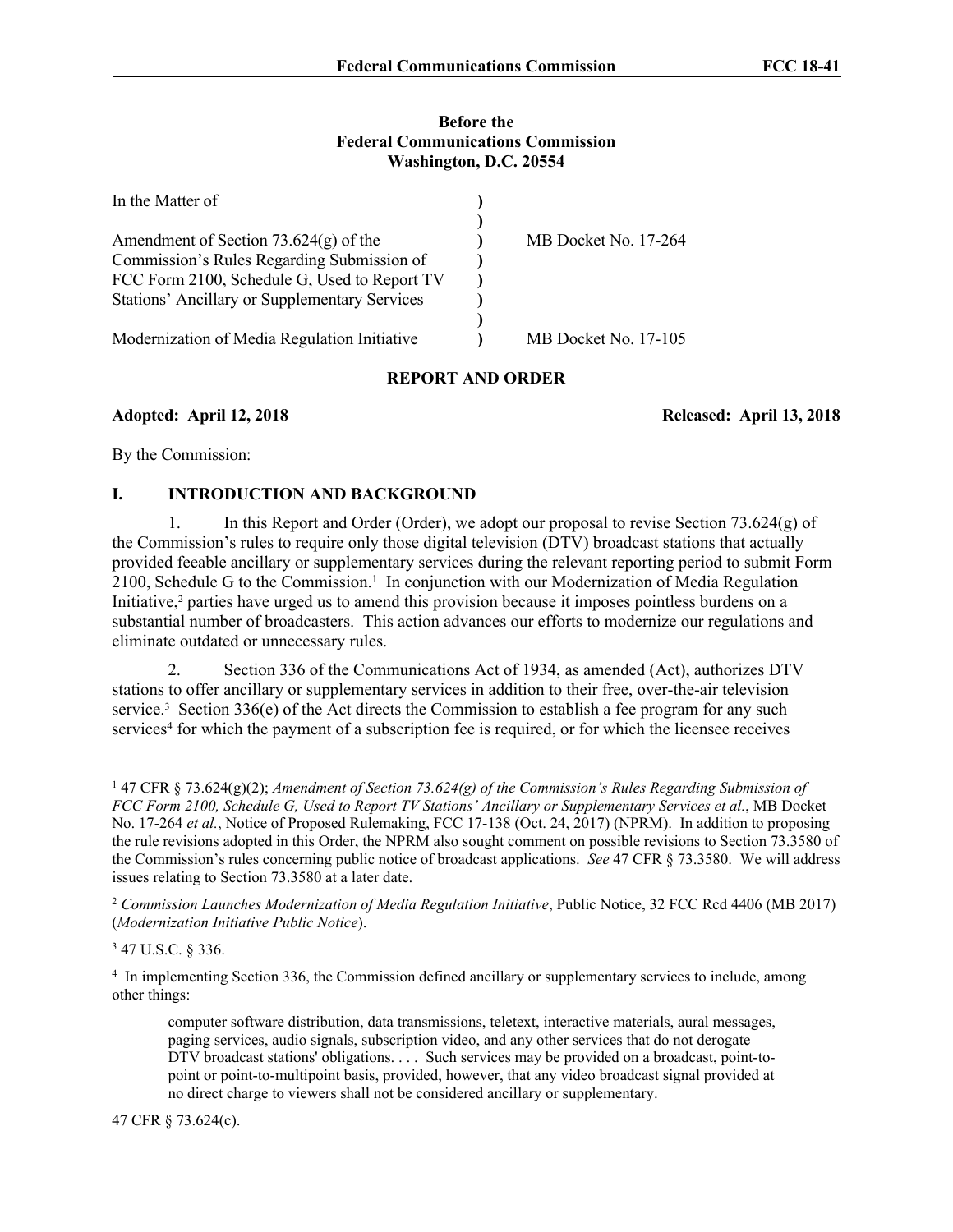compensation from a third party in return for transmitting material furnished by that party,<sup>5</sup> otherwise known as "feeable" ancillary or supplementary services.<sup>6</sup> Under Section 336(e)(4), the Commission must advise Congress annually on "the amounts collected pursuant to [the fee] program."7

3. To carry out its mandate under Section 336(e)(4), the Commission in 1998 adopted rules that: (i) set the fee for feeable ancillary or supplementary services at five percent of the gross revenues received from the provision of those services;<sup>8</sup> and (ii) require all DTV licensees and permittees annually to file Schedule G, which is used to report information about their use of the DTV bitstream to provide such services.<sup>9</sup> Such stations must submit Schedule G every year even if they provided no ancillary or supplementary services during the relevant reporting period.<sup>10</sup> Failure to file the form "regardless of revenues from ancillary or supplementary services or provision of such services may result in appropriate sanctions."<sup>11</sup>

(e) Fees

(1) Services to which fees apply  $-$ - If the regulations prescribed pursuant to [Section 336(a)] permit a licensee to offer ancillary or supplementary services on a designated frequency--

(A) for which the payment of a subscription fee is required in order to receive such services, or

(B) for which the licensee directly or indirectly receives compensation from a third party in return for transmitting material furnished by such third party (other than commercial advertisements used to support broadcasting for which a subscription fee is not required),

the Commission shall establish a program to assess and collect from the licensee for such designated frequency an annual fee or other schedule or method of payment that promotes the objectives described in [Section  $336(e)(2)(A)$  and (B)].

*Id*. For a more detailed discussion of the history of Section 336 and its implementing rules, *see* NPRM at paras. 2-3.

7 47 U.S.C. § 336(e)(4) ( "The Commission shall annually advise the Congress on the amounts collected pursuant to the program required by this subsection."). Before Congress amended Section  $336(e)(4)$  in the Consolidated Appropriations Act, 2018, P.L. No. 115-141, 132 Stat. 348, 1090, § 402 (2018), that provision stated: "Within 5 years after February 8, 1996, the Commission shall report to the Congress on the implementation of the program required by [Section 336(e)], and shall annually thereafter advise the Congress on the amounts collected pursuant to such program."

8 47 CFR § 73.624(g).

9 *Id.* § 73.624(g)(2)(i). *See also Fees for Ancillary or Supplementary Use of Digital Television Spectrum Pursuant to Section 336(e)(1) of the Telecommunications Act of 1996*, Report and Order, 14 FCC Rcd 3259 (1998) (*Ancillary or Supplementary Services Report and Order)*, *recon. denied,* Memorandum Opinion and Order, 14 FCC Rcd 19931 (1999).

<sup>10</sup> *See, e.g.*, *Annual DTV Ancillary/Supplementary Use Services Report for Digital Television Stations (Form 2100 – Schedule G) Due December 1, 2016*, Public Notice, DA 16-1274 (MB Nov. 14, 2016) (reminding digital television stations to file Form 2100-Schedule G detailing whether they provided "ancillary and supplementary services" during the reporting period and briefly describing (i) the ancillary and supplementary services provided, (ii) which services were feeable, (iii) whether any services provided were not subject to a fee, (iv) the gross revenues received from all feeable services provided during the reporting period, (v) the amount of bitstream used to provide services during the applicable period; and to remit a fee of five percent of the gross revenues derived from such feeable services).

<sup>11</sup> 47 CFR § 73.624(g)(2)(i)(E).

 $547$  U.S.C. § 336(e)(1). Such compensation excludes advertising revenues "used to support broadcasting for which a subscription fee is not required." *Id.* § 336(e)(1)(B).

<sup>6</sup> *Id.* § 336(e). Section 336(e) provides, in pertinent part: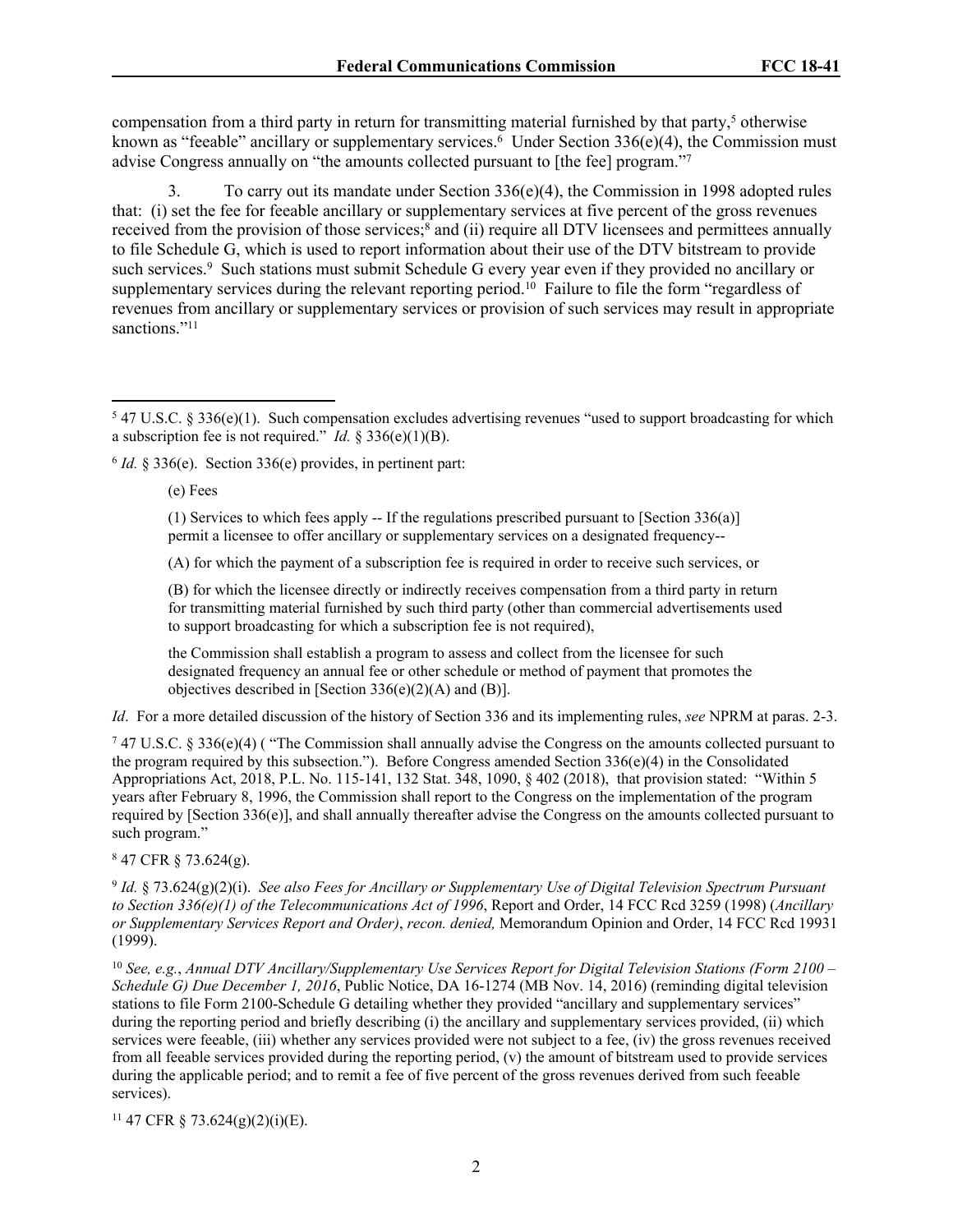4. In May 2017, the Commission launched a review of its media regulations to eliminate or modify those that are outdated, unnecessary, or unduly burdensome.<sup>12</sup> In response to the Public Notice commencing that review, several parties urged the Commission to revise Section 73.624(g) of its rules to require the filing of Schedule G only by DTV stations that have provided feeable ancillary or supplementary services during the relevant reporting period and thus must pay the five percent fee on gross revenues derived from such services.<sup>13</sup>

5. In October 2017, the Commission issued a Notice of Proposed Rulemaking (NPRM) proposing to modify Section  $73.624(g)(2)$  to require only those DTV stations that provide feeable ancillary or supplementary services to submit Schedule G on an annual basis.<sup>14</sup> The following month, the Media Bureau, on its own motion, waived the December 1, 2017 deadline for the filing of Schedule G by DTV stations that received no revenues from such services during the reporting period ending September 30, 2017, pending Commission action on the proposal to eliminate the Section  $73.264(g)(2)$  reporting obligation.<sup>15</sup> In response to the NPRM, we received no opposition to the proposed revisions to Section  $73.624(g).$ <sup>16</sup>

#### **II. DISCUSSION**

6. We adopt our proposal to modify Section 73.624(g)(2) of the Commission's rules to require only those DTV stations that provide feeable ancillary or supplementary services during the relevant reporting period to submit Schedule G.<sup>17</sup> We find persuasive commenters' unanimous assertions that requiring all DTV stations to file this form, regardless of whether they have provided ancillary or supplementary services or received revenue from those services, imposes unnecessary regulatory burdens

<sup>14</sup> NPRM at para. 1.

<sup>12</sup> *Modernization Initiative Public Notice,* 32 FCC Rcd at 4406.

<sup>13</sup> America's Public Television Stations, Corporation for Public Broadcasting, National Public Radio, Inc., and Public Broadcasting Service (Public Broadcasters) Comments in MB Docket No. 17-105, at 8-9; CBS Corporation, the Walt Disney Company, 21st Century Fox, Inc., and Univision Communications, Inc. (Content Companies) Comments in MB Docket No. 17-105, at 12-13; National Association of Broadcasters (NAB) Comments in MB Docket No. 17-105, at 19; Nexstar Broadcasting, Inc. (Nexstar) Comments in MB Docket No. 17-105, at 18; ABC Television Affiliates Association, CBS Television Network Affiliates Association, and FBC Television Affiliates Association (Affiliates Associations) Reply in MB Docket No. 17-105, at 5, 9-10; Named State Broadcasters Associations (NSBA) Reply in MB Docket No. 17-105, at 8-10; San Bernardino Community College District (SBCCD) Reply in MB Docket No. 17-105, at 3-4.

<sup>15</sup> *Amendment of Section 73.624(g) of the Commission's Rules Regarding Submission of FCC Form 2100, Schedule G, Used to Report TV Stations' Ancillary or Supplementary Services*, MB Docket No. 17-264, Order, DA 17-1112 (MB Nov. 15, 2017) (finding good cause to waive the deadline because doing so would temporarily relieve certain DTV stations of a regulatory burden that the Commission has tentatively concluded is unnecessary). The Commission had directed the Media Bureau to consider whether to waive the December 1, 2017 deadline pending final action on its proposed revisions to Section 73.624(g). NPRM at para. 7, n. 31.

<sup>&</sup>lt;sup>16</sup> Meredith Corporation, Raycom Media, Inc., and Graham Media Group, Inc. (Broadcast Commenters) Comments in MB Docket No. 17-264, at 1; NAB Comments in MB Docket No. 17-264, at 2-4; Nexstar Comments in MB Docket No. 17-264, at 3-4; Public Broadcasters Comments in MB Docket No. 17-264, at 2-3; NAB Reply in MB Docket No. 17-264, at 3-4. We note that many of the comments filed in MB Docket No. 17-264 are unrelated to the NPRM.

<sup>&</sup>lt;sup>17</sup> As proposed in the NPRM, we also revise Schedule G to conform to the rule amendments adopted herein. NPRM at para. 6, n.26 (proposing to revise Schedule G to conform to the proposed rule amendments and in particular to revise the form to eliminate the question "whether a fee was charged for the provision of [ancillary or supplementary] services" and the subsequent question "[f]eeable – yes or no?").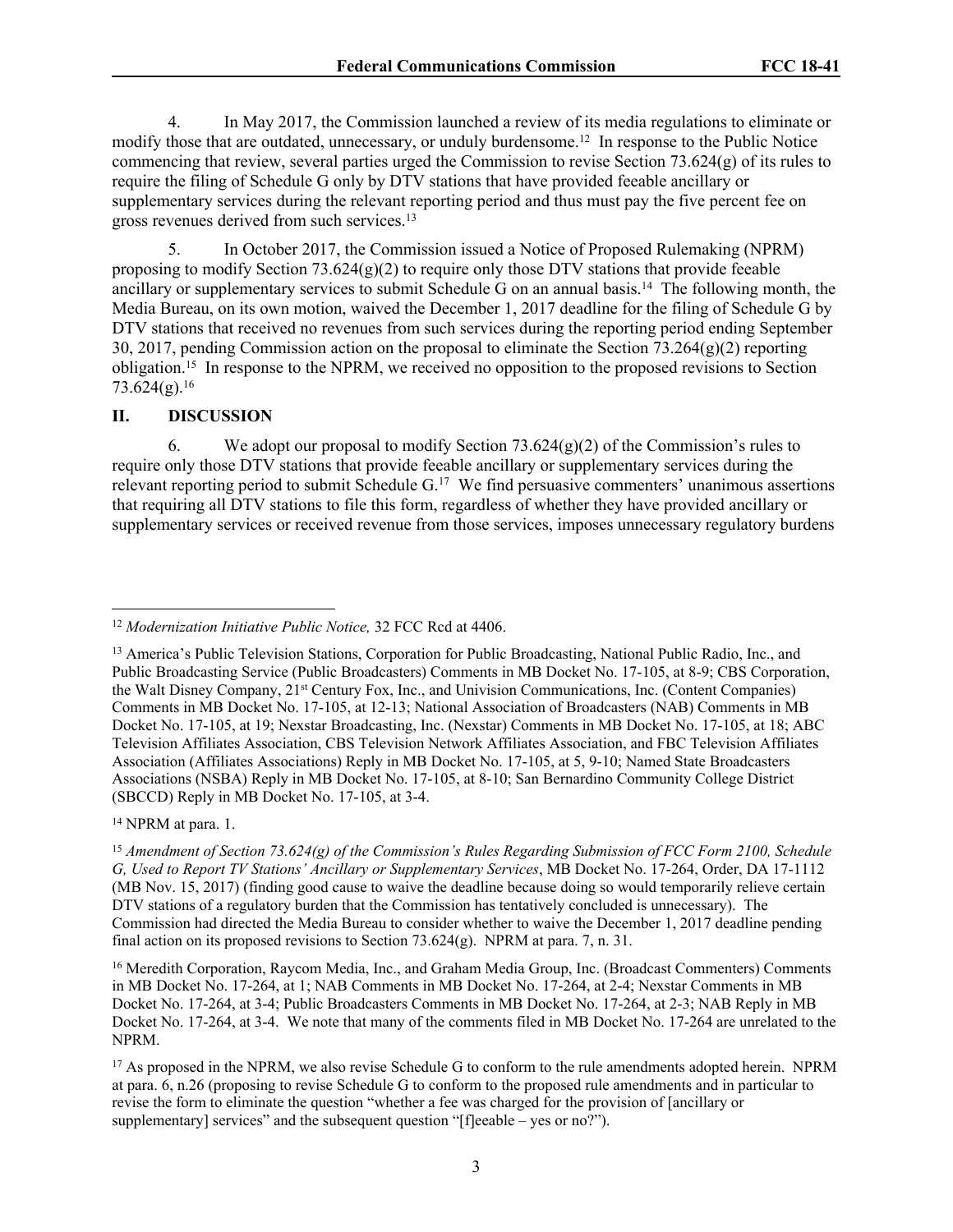and wastes resources.18 The record has not shown there will be any impact on our ability to discharge our statutory obligations by modifying our rules as proposed. Requiring the submission of Schedule G only by DTV stations that have provided feeable ancillary or supplementary services will continue to provide the Commission with the necessary information to assess and collect the required fees<sup>19</sup> and to fulfill its reporting obligation to Congress.20 Stations that provide feeable ancillary or supplementary services and fail to file the required information will be subject to appropriate sanctions.21 In addition, as we noted in the NPRM, only a small fraction of all television broadcast stations provide feeable ancillary or supplementary services.<sup>22</sup> Based on a Media Bureau staff review of Schedule G filings, only twelve out of more than 6,000 DTV stations required to file Schedule G received revenues from their provision of ancillary or supplementary services in 2017, and the Commission collected less than \$1,300 in fees from those revenues.23 We thus agree with commenters who assert that the costs of applying Section  $73.624(g)(2)$  to all DTV stations outweigh any associated public interest benefits.<sup>24</sup>

7. We therefore affirm our tentative conclusion that such a broad application of the reporting requirement is not necessary to fulfill our statutory requirement to "report to Congress on the [fee] program . . . and [give the agency] the information necessary to adjust the fee program as appropriate consistent with the use of the spectrum."<sup>25</sup> Rather, the form-filing requirement will only continue to apply to DTV stations that actually receive revenue from feeable services.26 As some parties have noted, waiver of the December 1, 2017 deadline for filing Schedule G spared thousands of DTV stations from expending time and resources to submit such reports, without compromising the

<sup>21</sup> *See infra* App. A (§ 73.624(g)(2)(i)(C) ("Failure to file information required by this section may result in appropriate sanctions")).

<sup>22</sup> NPRM at para. 6, n.28 (stating that fewer than 15 stations reported receiving revenues from their provision of ancillary or supplementary services in 2016 and that the Commission collected roughly \$13,000 in fees based on those revenues).

<sup>23</sup> These totals are based on a review of all Schedule G filings for the 2017 reporting period. The data underlying these totals are publicly available through the Commission's LMS database application search, [https://enterpriseefiling.fcc.gov/dataentry/public/tv/publicAppSearch.html.](https://enterpriseefiling.fcc.gov/dataentry/public/tv/publicAppSearch.html)

<sup>24</sup> Affiliates Associations Reply in MB Docket No. 17-105, at 9; Content Companies Comments in MB Docket No. 17-105, at 12. *See also* NAB Comments in MB Docket No. 17-264, at 3-4; Nexstar Comments in MB Docket No. 17-264, at 3-4; Public Broadcasters Comments in MB Docket No. 17-264, at 2-3 (all asserting that the burdens imposed by requiring all DTV stations to submit Schedule G on an annual basis are greater than any resulting benefits).

<sup>25</sup> *Ancillary or Supplementary Services Report and Order*, 14 FCC Rcd at 3275, para. 54; 47 U.S.C. § 336(e)(4) (directing the Commission to "advise the Congress on the amounts [of fees] collected").

26 NPRM at para. 7.

<sup>18</sup> Broadcast Commenters Comments in MB Docket No. 17-264, at 1; NAB Comments in MB Docket No. 17-264, at 2-4; Nexstar Comments in MB Docket No. 17-264, at 3-4; Public Broadcasters Comments in MB Docket No. 17- 264, at 2-3; NAB Reply in MB Docket No. 17-264, at 3-4.

<sup>19</sup> *See* 47 U.S.C. § 336(e)(2). For example, requiring DTV stations that have provided feeable ancillary or supplementary services to file Schedule G will allow us to continue to assure that a portion of the value of the public spectrum resource made available for commercial use is recovered for the public benefit and to avoid unjust enrichment of the station. *Id.*

<sup>20</sup> *See supra* n.7. The Commission fulfills its reporting obligation by providing the required information in the *Video Competition Report,* which identifies the total reported revenues from ancillary or supplementary services and the amount of fees collected by the Commission. *See, e.g., In the Matter of Annual Assessment of the Status of Competition in the Market for the Delivery of Video Programming,* MB Docket No. 16-247, Eighteenth Report, 32 FCC Rcd 568, 615 n.372 (MB 2017) (reporting that total revenues from non-broadcast "ancillary or supplementary" services were approximately \$160,000 in 2015 and that the Commission collected approximately \$8,000 in fees from these services).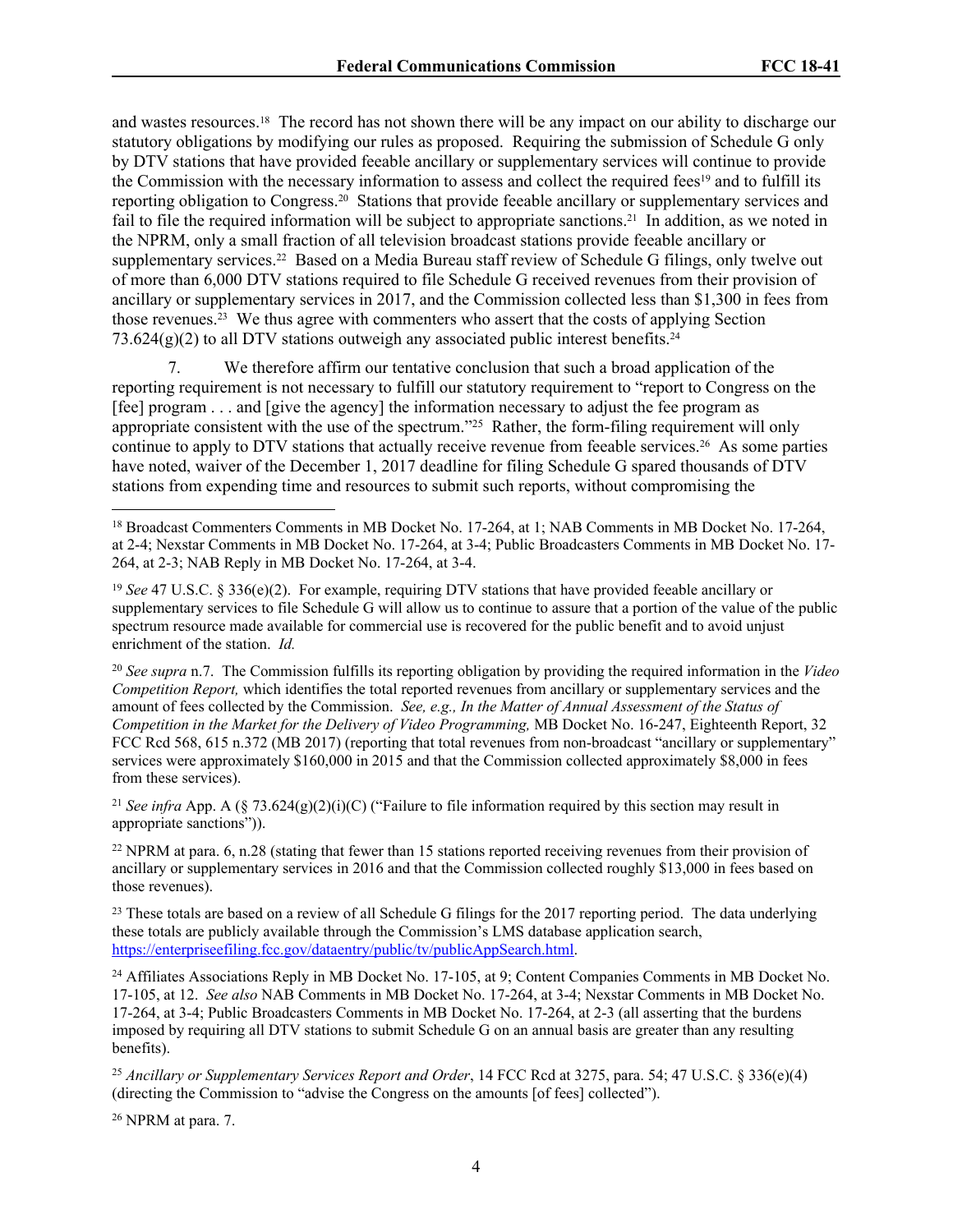Commission's fulfillment of its obligation to report to Congress under Section 336.27 For these reasons, we conclude that eliminating this reporting obligation for DTV stations that have provided no feeable ancillary or supplementary services during the reporting period serves the public interest by reducing unnecessary regulatory burdens.

#### **III. PROCEDURAL MATTERS**

#### **A. Regulatory Flexibility Act**

8. As required by the Regulatory Flexibility Act of 1980, as amended (RFA),<sup>28</sup> the Commission has prepared a Final Regulatory Flexibility Act Analysis (FRFA) relating to the Order. The FRFA is set forth in Appendix B.

#### **B. Paperwork Reduction Act**

9. This document eliminates, and thus does not contain new or revised, information collection requirements subject to the Paperwork Reduction Act of 1995, Public Law 104-13 (44 U.S.C. §§ 3501-3520). In addition, therefore, it does not contain any new or modified "information burden for small business concerns with fewer than 25 employees" pursuant to the Small Business Paperwork Relief Act of 2002, Public Law 107-198, 44 U.S.C. § 3506(c)(4).

## **C. Congressional Review Act**

10. The Commission will send a copy of this Order to Congress and the Government Accountability Office pursuant to the Congressional Review Act, *see* 5 U.S.C. 801(a)(1)(A).

#### **D. Additional Information**

11. For additional information on this proceeding, contact Raelynn Remy of the Policy Division, Media Bureau, at [raelynn.remy@fcc.gov](mailto:raelynn.remy@fcc.gov) or (202) 418-2120.

## **IV. ORDERING CLAUSES**

12. Accordingly, **IT IS ORDERED** that, pursuant to the authority found in Sections 1, 4(i), 4(j), 303(r), and 336 of the Communications Act of 1934, as amended, 47 U.S.C. §§ 151, 154(i), 154(j), 303(r), and 336, this Report and Order **IS ADOPTED**, effective as of the date of publication of a summary in the Federal Register.<sup>29</sup>

13. **IT IS FURTHER ORDERED** that, pursuant to the authority found in Sections 1, 4(i), 4(j), 303(r), and 336 of the Communications Act of 1934, as amended, 47 U.S.C. §§ 151, 154(i), 154(j), 303(r), and 336, the Commission's rules **ARE HEREBY AMENDED** as set forth in Appendix A.

14. **IT IS FURTHER ORDERED** that the Commission's Consumer and Governmental Affairs Bureau, Reference Information Center, **SHALL SEND** a copy of this Report and Order, including the Final Regulatory Flexibility Act Analysis, to the Chief Counsel for Advocacy of the Small Business Administration.

<sup>27</sup> Broadcast Commenters Comments in MB Docket No. 17-264, at 1; Nexstar Comments in MB Docket No. 17- 264, at 4.

<sup>28</sup> 5 U.S.C. § 603. The RFA, 5 U.S.C. §§ 601 *et seq.*, has been amended by the Small Business Regulatory Enforcement Fairness Act of 1996 (SBREFA), Pub. L. No. 104-121, Title II, 110 Stat. 857 (1996). The SBREFA was enacted as Title II of the Contract with America Advancement Act of 1996 (CWAAA).

<sup>&</sup>lt;sup>29</sup> These rule changes serve to "reliev[e] a restriction." 5 U.S.C. § 553(d)(1).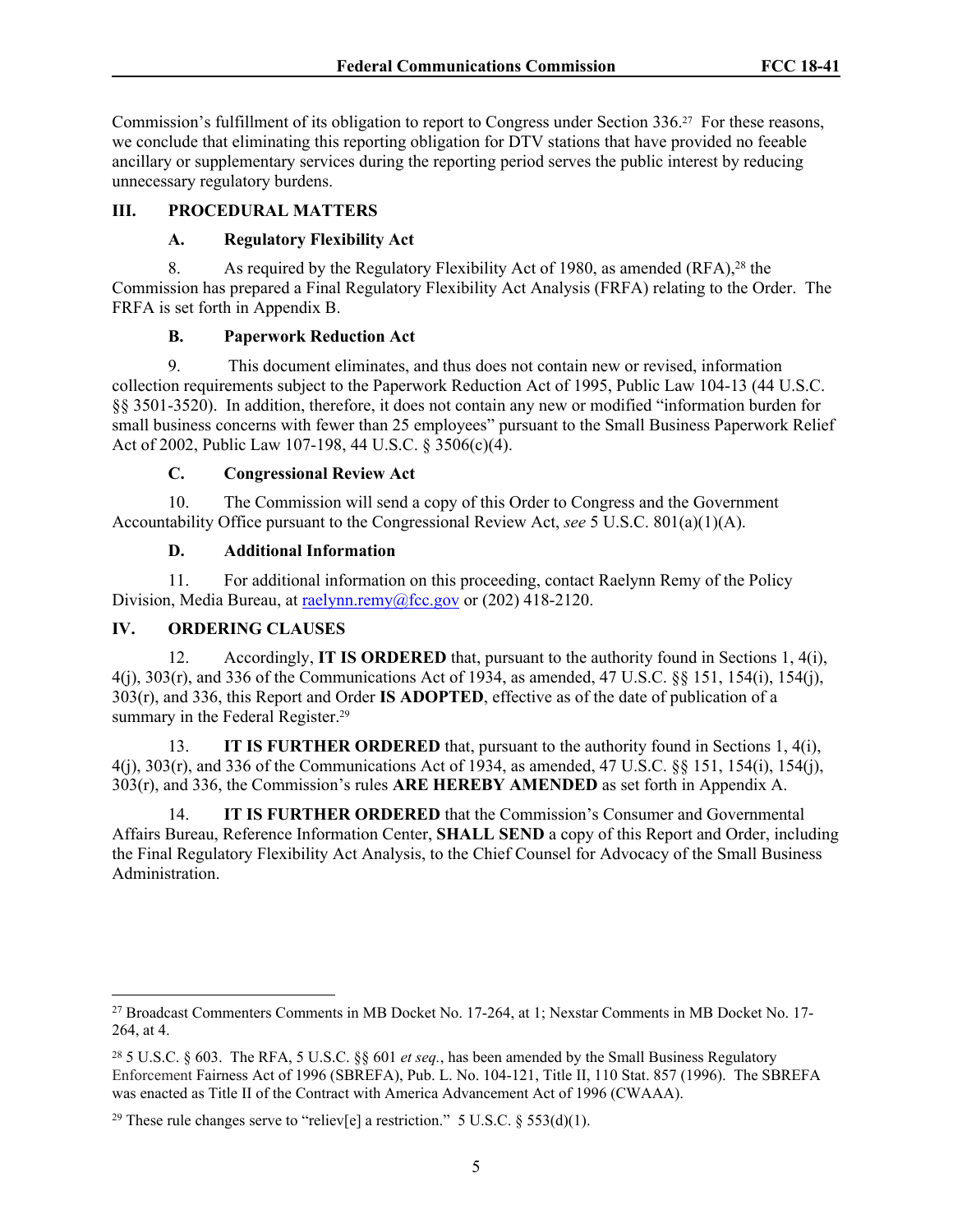15. **IT IS FURTHER ORDERED** that the Commission **SHALL SEND** a copy of this Report and Order in a report to Congress and the Government Accountability Office pursuant to the Congressional Review Act, *see* 5 U.S.C. § 801(a)(1)(A).

FEDERAL COMMUNICATIONS COMMISSION

Marlene H. Dortch Secretary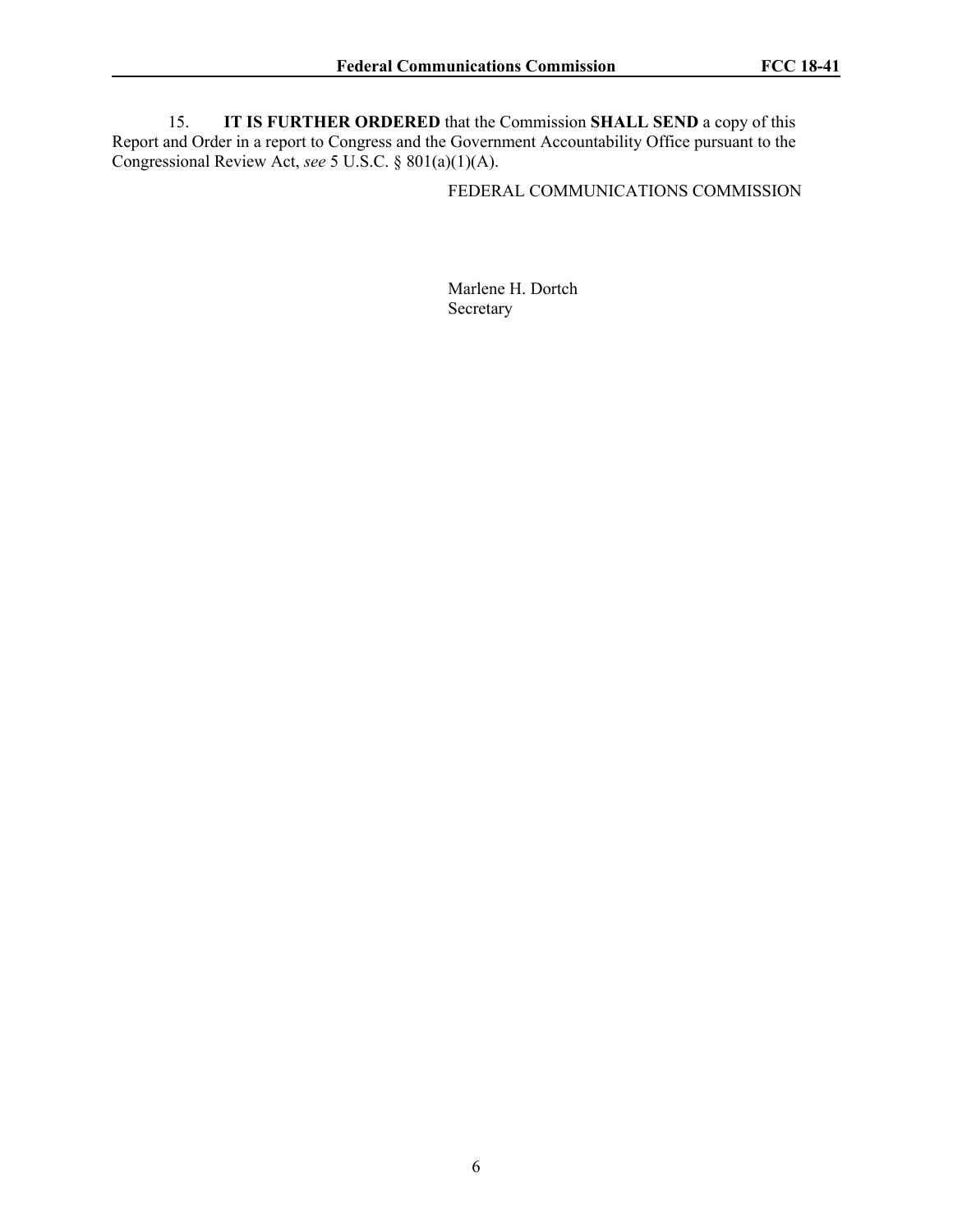# **APPENDIX A**

## **Final Rules**

The Federal Communications Commission amends Part 73 of Title 47 of the Code of Federal Regulations (CFR) as set forth below:

## PART 73 – RADIO BROADCAST SERVICES

1. The authority citation for Part 73 continues to read as follows:

AUTHORITY: 47 U.S.C. 154, 303, 309, 310, 334, 336, and 339.

2. Amend § 73.624 to read as follows:

§ 73.624 Digital television broadcast stations.

\* \* \* \* \*

 $(g)(2)(i)$  Each December 1, all commercial and noncommercial DTV licensees and permittees that provided feeable ancillary or supplementary services as defined in this section at any point during the 12– month period ending on the preceding September 30 will electronically report, for the applicable period:

(A) A brief description of the feeable ancillary or supplementary services provided;

(B) Gross revenues received from all feeable ancillary and supplementary services provided during the applicable period; and

(C) The amount of bitstream used to provide feeable ancillary or supplementary services during the applicable period. Licensees and permittees will certify under penalty of perjury the accuracy of the information reported. Failure to file information required by this section may result in appropriate sanctions.

 $(g)(2)(ii)$  A commercial or noncommercial DTV licensee or permittee that has provided feeable ancillary or supplementary services at any point during a 12–month period ending on September 30 must additionally file the FCC's standard remittance form (Form 159) on the subsequent December 1. Licensees and permittees will certify the amount of gross revenues received from feeable ancillary or supplementary services for the applicable 12–month period and will remit the payment of the required fee.

\* \* \* \* \*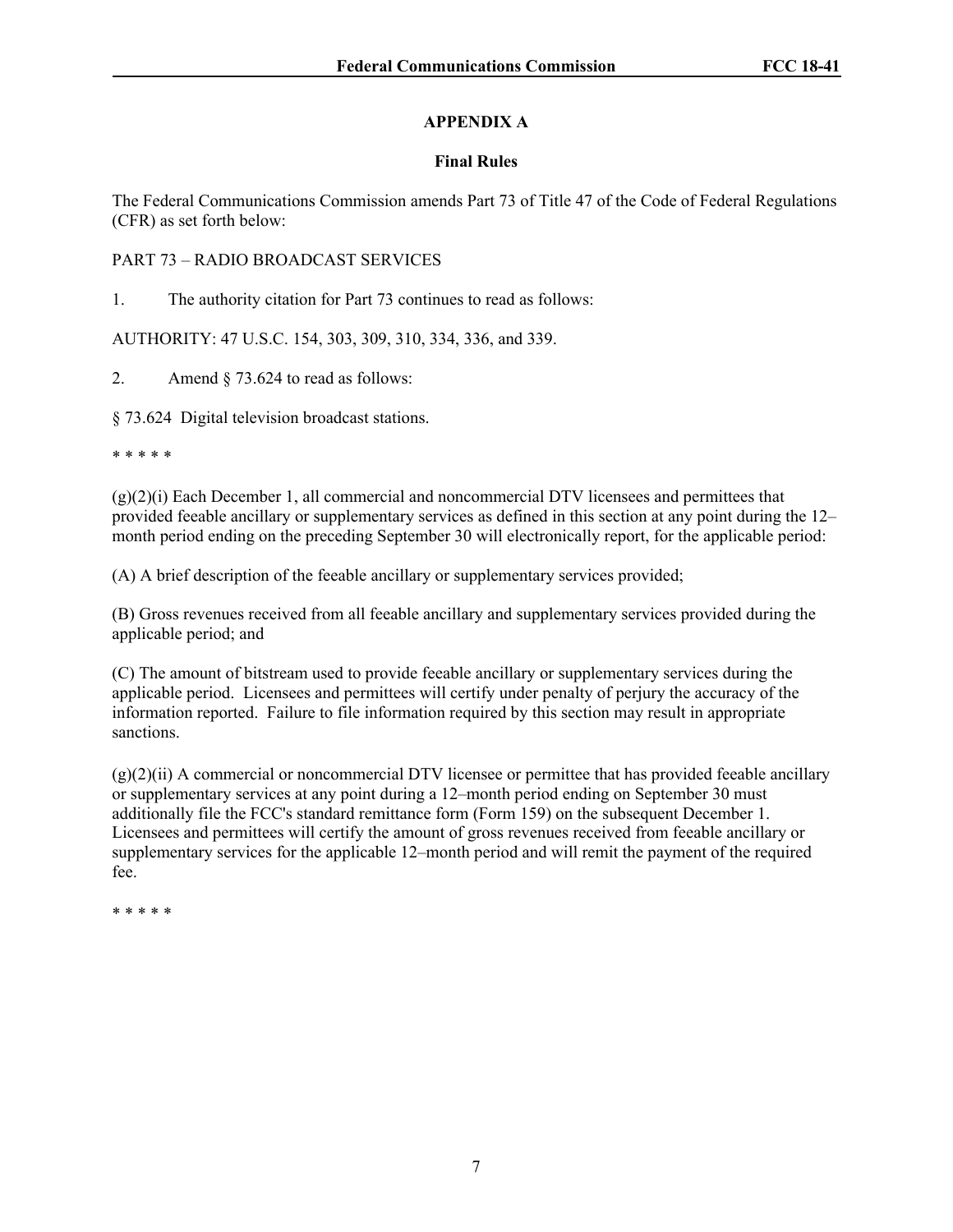## **APPENDIX B**

## **Final Regulatory Flexibility Act Analysis**

1. As required by the Regulatory Flexibility Act of 1980, as amended (RFA),<sup>1</sup> an Initial Regulatory Flexibility Analysis (IRFA) was incorporated in the Notice of Proposed Rulemaking (NPRM).<sup>2</sup> The Commission sought written public comments on proposals in the NPRM, including comment on the IRFA. The Commission received no comments on the IRFA. The present Final Regulatory Flexibility Analysis (FRFA) conforms to the RFA.

# **A. Need for, and Objectives of, the Rule Changes**

2. In the Report and Order (Order), we revise Section  $73.624(g)$  of the Commission's rules, which requires all digital television (DTV) broadcast stations to report to the Commission every year on their provision of ancillary or supplementary services.<sup>3</sup> In particular, we adopt our proposal in the NPRM to amend Section 73.624(g)(2) to relieve television broadcasters that have received no feeable revenues from the provision of ancillary or supplementary services, and thus are not required to pay fees on those revenues, of the obligation to submit FCC Form 2100, Schedule G annually.<sup>4</sup>

3. In response to the NPRM, commenters have uniformly asserted that requiring all DTV stations to file this form–regardless of whether they have provided ancillary or supplementary services or received revenue from those services–imposes unnecessary regulatory burdens. The Order states that the record has not shown there will be any impact on the Commission's ability to discharge the Commission's statutory obligations by modifying its rules as proposed. The Order additionally notes that few broadcast stations receive feeable revenue from ancillary or supplementary services, and in 2017, the Commission collected less than \$1,300 in fees based on such revenues. The Order thus finds that the costs of applying Section 73.624(g)(2) to all DTV stations outweigh any public interest benefits, and that eliminating this reporting obligation for most television stations serves the public interest by reducing needless regulation and regulatory burdens that can impede competition and innovation in the video marketplace.

# **B. Summary of Significant Issues Raised by Public Comments in Response to the IRFA**

4. No parties filed comments in response to the IRFA or otherwise addressed the impact on smaller entities of the proposed revisions to Section 73.624(g).

## **C. Response to Comments by the Chief Counsel for Advocacy of the Small Business Administration**

5. Pursuant to the Small Business Jobs Act of 2010, which amended the RFA, the Commission is required to respond to any comments filed by the Chief Counsel for Advocacy of the Small Business Administration (SBA), and to provide a detailed statement of any change made to the proposed rules as a result of those comments.<sup>5</sup> The Chief Counsel did not file any comments in response to the proposed rules in this proceeding.

 $55$  U.S.C. § 604(a)(3).

<sup>1</sup> *See* 5 U.S.C. § 603. The RFA, *see* 5 U.S.C. §§ 601-612, has been amended by the Small Business Regulatory Enforcement Fairness Act of 1996 (SBREFA), Pub. L. No. 104-121, Title II, 110 Stat. 857 (1996). The SBREFA was enacted as Title II of the Contract With America Advancement Act of 1996 (CWAAA).

<sup>2</sup> *Amendment of Section 73.624(g) of the Commission's Rules Regarding Submission of FCC Form 2100, Schedule G, Used to Report TV Stations' Ancillary or Supplementary Services et al.*, MB Docket No. 17-264 *et al.*, Notice of Proposed Rulemaking, FCC 17-138 (Oct. 24, 2017).

<sup>3</sup> For a definition of ancillary or supplementary services, *see* Order at para. 2, n. 4.

<sup>4</sup> Form 2100, Schedule G is used to report information about the provision of ancillary or supplementary services.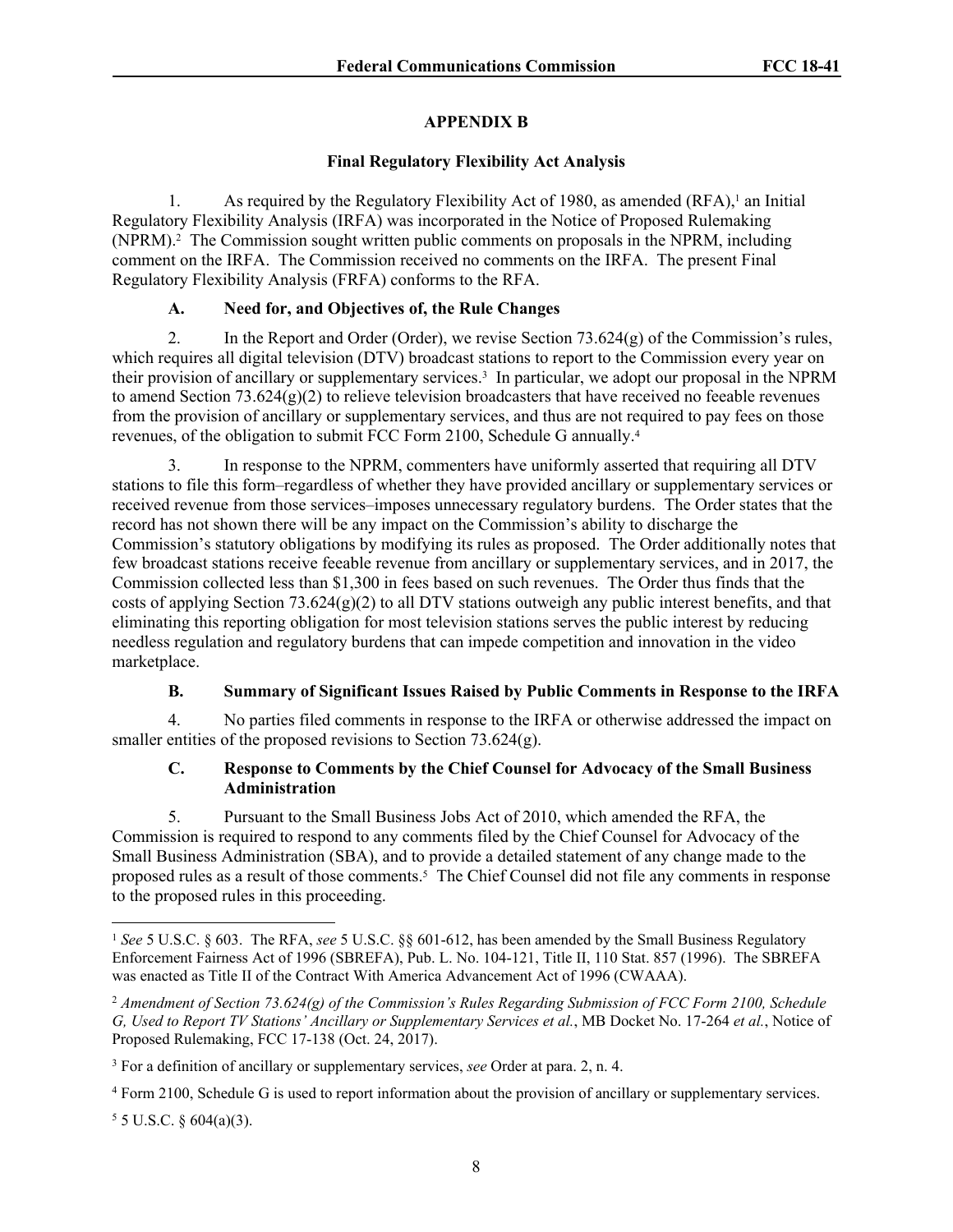#### **D. Description and Estimates of the Number of Small Entities to Which the Rules Will Apply**

6. The RFA directs agencies to provide a description of and, where feasible, an estimate of the number of small entities that may be affected by the proposed rules, if adopted.<sup>6</sup> The RFA generally defines the term "small entity" as having the same meaning as the terms "small business," "small organization," and "small governmental jurisdiction."<sup>7</sup> In addition, the term "small business" has the same meaning as the term "small business concern" under the Small Business Act.<sup>8</sup> A small business concern is one which: (1) is independently owned and operated; (2) is not dominant in its field of operation; and (3) satisfies any additional criteria established by the SBA.<sup>9</sup> The rules proposed herein will directly affect small television and radio broadcast stations. Below, we provide a description of these small entities, as well as an estimate of the number of such small entities, where feasible.

7. *Television Broadcasting*. This Economic Census category "comprises establishments primarily engaged in broadcasting images together with sound."<sup>10</sup> These establishments operate television broadcast studios and facilities for the programming and transmission of programs to the public.<sup>11</sup> These establishments also produce or transmit visual programming to affiliated broadcast television stations, which in turn broadcast the programs to the public on a predetermined schedule. Programming may originate in their own studio, from an affiliated network, or from external sources. The SBA has created the following small business size standard for such businesses: those having \$38.5 million or less in annual receipts.<sup>12</sup> The 2012 Economic Census reports that 751 firms in this category operated in that year. Of this number, 656 had annual receipts of \$25 million or less, 25 had annual receipts between \$25 million and \$49,999,999, and 70 had annual receipts of \$50 million or more.<sup>13</sup> Based on this data we therefore estimate that the majority of commercial television broadcasters are small entities under the applicable SBA size standard.

8. The Commission has estimated the number of licensed commercial television stations to be 1,384.<sup>14</sup> Of this total, 1,264 stations had revenues of \$38.5 million or less, according to Commission staff review of the BIA Kelsey Inc. Media Access Pro Television Database (BIA) on February 24, 2017, and therefore these licensees qualify as small entities under the SBA definition. In addition, the

 $7$  *Id.* § 601(6).

9 *Id.* § 632. Application of the statutory criteria of dominance in its field of operation and independence are sometimes difficult to apply in the context of broadcast television. Accordingly, the Commission's statistical account of television stations may be over-inclusive.

<sup>10</sup> U.S. Census Bureau, 2012 North American Industry Classification System (NAICS) Definitions, "515120 Television Broadcasting," [http://www.census.gov./cgi-bin/sssd/naics/naicsrch.](http://www.census.gov./cgi-bin/sssd/naics/naicsrch)

<sup>11</sup> *Id*.

<sup>12</sup> 13 CFR § 121.201; 2012 NAICS Code 515120.

<sup>13</sup> U.S. Census Bureau, Table No. EC1251SSSZ4, *Information: Subject Series - Establishment and Firm Size: Receipts Size of Firms for the United States: 2012* (515120 Television Broadcasting), [https://factfinder.census.gov/faces/tableservices/jsf/pages/productview.xhtml?pid=ECN\\_2012\\_US\\_51SSSZ4&prod](https://factfinder.census.gov/faces/tableservices/jsf/pages/productview.xhtml?pid=ECN_2012_US_51SSSZ4&prodType=table) [Type=table.](https://factfinder.census.gov/faces/tableservices/jsf/pages/productview.xhtml?pid=ECN_2012_US_51SSSZ4&prodType=table)

<sup>14</sup> Broadcast Station Totals as of December 31, 2016, FCC News Release (rel. Jan. 5, 2017), [https://www.fcc.gov/document/broadcast-station-totals-december-31-2016.](https://www.fcc.gov/document/broadcast-station-totals-december-31-2016)

 $6$  5 U.S.C. § 603(b)(3).

<sup>8</sup> *Id.* § 601(3) (incorporating by reference the definition of "small business concern" in 15 U.S.C. § 632). Pursuant to 5 U.S.C. § 601(3), the statutory definition of a small business applies "unless an agency, after consultation with the Office of Advocacy of the Small Business Administration and after opportunity for public comment, establishes one or more definitions of such term which are appropriate to the activities of the agency and publishes such definition(s) in the Federal Register." *Id.* § 601(3).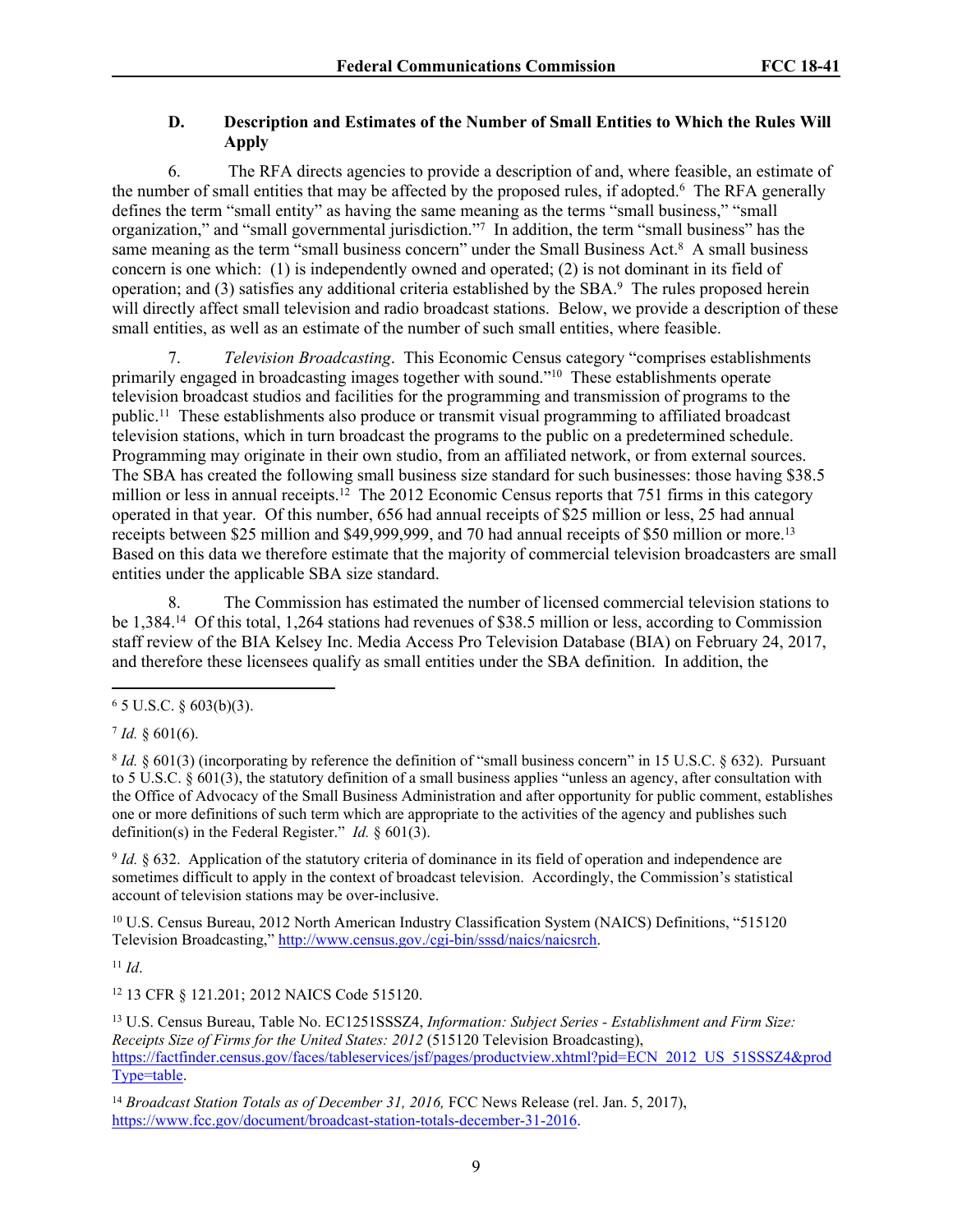Commission has estimated the number of licensed noncommercial educational (NCE) television stations to be 394.<sup>15</sup> The Commission, however, does not compile and otherwise does not have access to information on the revenue of NCE stations that would permit it to determine how many such stations would qualify as small entities.

9. We note, however, that in assessing whether a business concern qualifies as "small" under the above definition, business (control) affiliations<sup>16</sup> must be included. Our estimate, therefore, likely overstates the number of small entities that might be affected by our action, because the revenue figure on which it is based does not include or aggregate revenues from affiliated companies. In addition, another element of the definition of "small business" requires that an entity not be dominant in its field of operation. We are unable at this time to define or quantify the criteria that would establish whether a specific television broadcast station is dominant in its field of operation. Accordingly, the estimate of small businesses to which rules may apply does not exclude any television station from the definition of a small business on this basis and is therefore possibly over-inclusive.

10. There are also 417 Class A stations.<sup>17</sup> Given the nature of these services, including their limited ability to cover the same size geographic areas as full power stations thus restricting their ability to generate similar levels of revenue, we will presume that these licensees qualify as small entities under the SBA definition. In addition, there are 1,968 LPTV stations and 3,776 TV translator stations. Given the nature of these services as secondary and in some cases purely a "fill-in" service, we will presume that all of these entities qualify as small entities under the above SBA small business size standard.

#### **E. Description of Projected Reporting, Recordkeeping, and Other Compliance Requirements**

11. In this section, we identify the reporting, recordkeeping, and other compliance requirements adopted in the Order and consider whether small entities are affected disproportionately by any such requirements.

12. *Reporting Requirements.* The Order does not adopt reporting requirements.

13. *Recordkeeping Requirements.* The Order does not adopt recordkeeping requirements.

14. *Other Compliance Requirements*. The Order does not adopt other compliance requirements.

#### **F. Steps Taken to Minimize Significant Economic Impact on Small Entities, and Significant Alternatives Considered**

15. The RFA requires an agency to describe any significant, specifically small business, alternatives that it has considered in reaching its proposed approach, which may include the following four alternatives (among others): (1) the establishment of differing compliance or reporting requirements or timetables that take into account the resources available to small entities; (2) the clarification, consolidation, or simplification of compliance and reporting requirements under the rule for such small entities; (3) the use of performance, rather than design, standards; and (4) an exemption from coverage of the rule, or any part thereof, for small entities.<sup>18</sup>

16. The Order revises Section 73.624(g) to require only those DTV stations that receive feeable revenues from their provision of ancillary or supplementary services to submit Form 2100,

 $18$  5 U.S.C. § 603(c)(1)-(c)(4).

<sup>15</sup> *Id*.

<sup>&</sup>lt;sup>16</sup> "[Business concerns] are affiliates of each other when one concern controls or has the power to control the other or a third party or parties controls or has the power to control both." 13 CFR  $\S$  21.103(a)(1).

<sup>&</sup>lt;sup>17</sup> Broadcast Station Totals as of June 30, 2017, FCC News Release (rel. July 11, 2017).